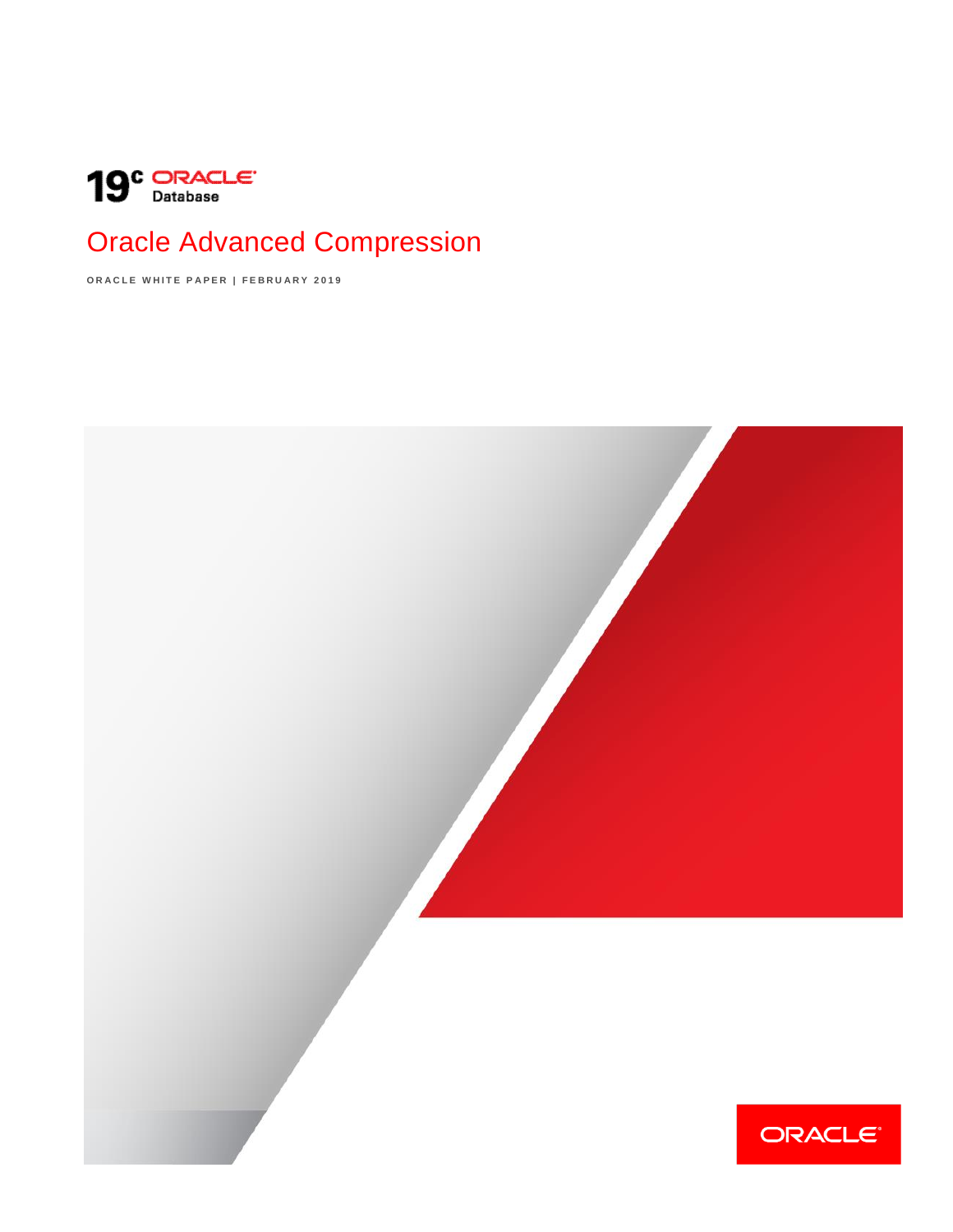# Table of Contents

|                                                                   | $\overline{0}$ |
|-------------------------------------------------------------------|----------------|
| Introduction                                                      | $\overline{2}$ |
| Data Compression                                                  | 3              |
| <b>Migration and Best Practices</b>                               | 5              |
| <b>Unstructured Data Compression</b>                              | $\overline{7}$ |
| <b>Backup Compression</b>                                         | 8              |
| <b>Index Compression</b>                                          | 10             |
| <b>Network Compression</b>                                        | 10             |
| Data Guard Redo Transport Compression                             | 11             |
| Information Lifecycle Management                                  | 11             |
| <b>Heat Map</b>                                                   | 11             |
| Automatic Data Optimization                                       | 12             |
| <b>Additional Capabilities</b>                                    | 13             |
| Optimization for Flashback Data Archive History Tables            | 13             |
| <b>Storage Snapshot Optimization</b>                              | 13             |
| Hybrid Columnar Compression Row Level Locking                     | 14             |
| Exadata Flash Cache Compression                                   | 14             |
| Online Move Table/Partition/Subpartition (to a compressed format) | 14             |
| Conclusion                                                        | 15             |
| <b>Disclaimer</b>                                                 | 15             |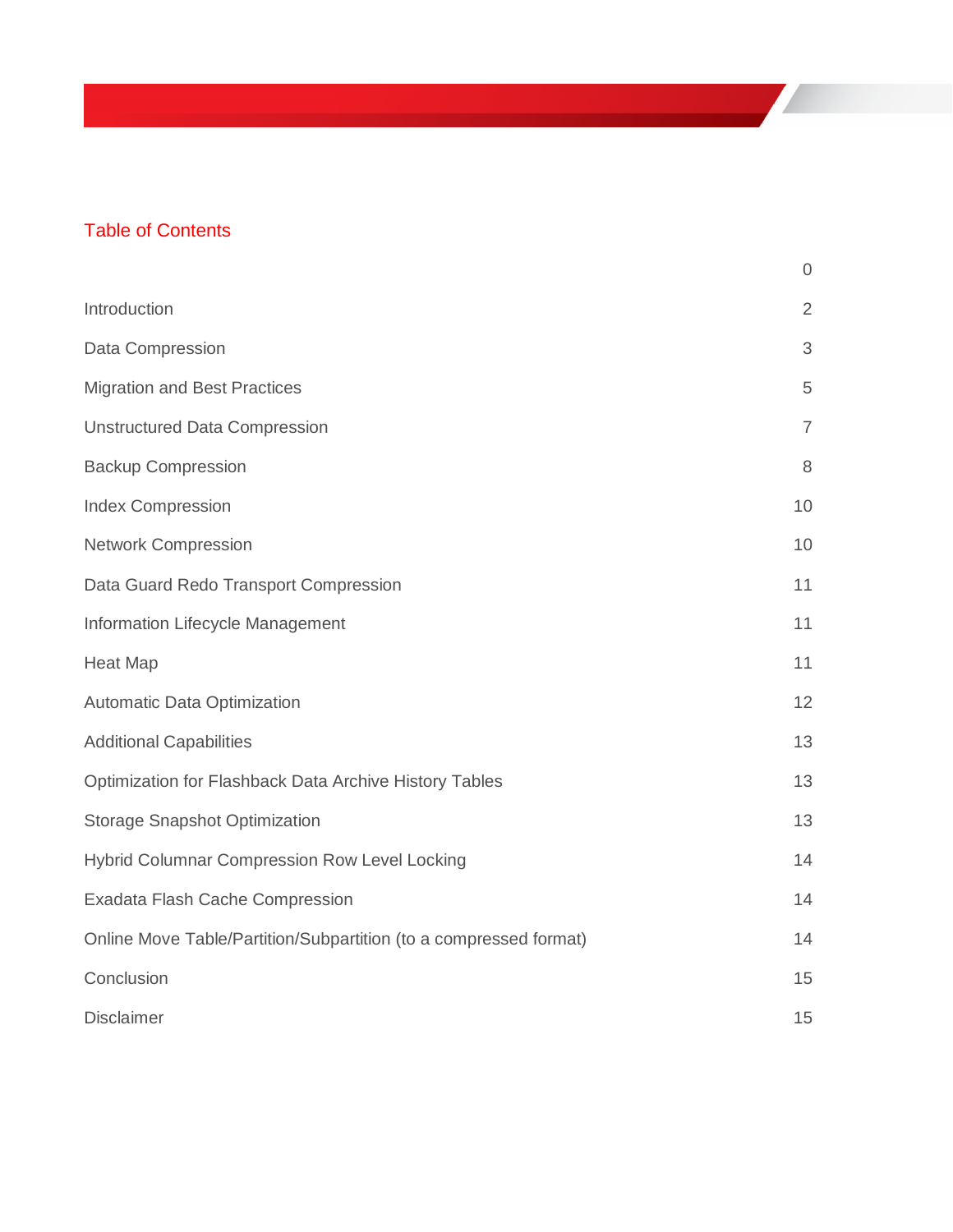# <span id="page-2-0"></span>Introduction

The amount of data that enterprises are storing, and managing, is growing rapidly - various industry estimates indicate that data volume is doubling every 2-3 years. This exponential growth of data presents daunting challenges for IT. First, and foremost, are storage costs: even though the cost of storage has been declining dramatically, the enormous growth in the volume of data still makes storage one of the biggest cost elements of most IT budgets. In addition, as databases grow at accelerating rates, it is difficult to continue to meet performance requirements while staying within budget.

Oracle is a pioneer in database compression technology. Oracle Advanced Compression, and Oracle Database, together provide a robust set of compression, performance and data storage optimization capabilities that enable IT managers to succeed in this complex environment. Oracle Advanced Compression provides a comprehensive set of compression capabilities to help customers improve performance while reducing storage costs. It allows IT administrators to significantly reduce their overall database storage footprint by enabling compression for all types of data –relational (table), unstructured (file), index, network and backup data.

Although storage cost savings and optimization across servers (production, development, QA, Test, Backup and etc...) are often seen as the most tangible benefits, all of the features of Advanced Compression are designed to improve performance for all components of your IT infrastructure, including memory, network bandwidth and storage. Whether it is a cloud or an on-premises Oracle database deployment, Oracle Advanced Compression can deliver robust compression across different environments with no changes in applications. Benefits from Oracle Advanced Compression include smaller database storage footprint, savings in backups and improved system performance.

Oracle Advanced Compression provides a comprehensive set of compression features designed to reduce costs and improve performance by enabling compression for structured data, unstructured data, indexes, database backups, network traffic and for Data Guard redo. Each of these Advanced Compression capabilities is described in this document.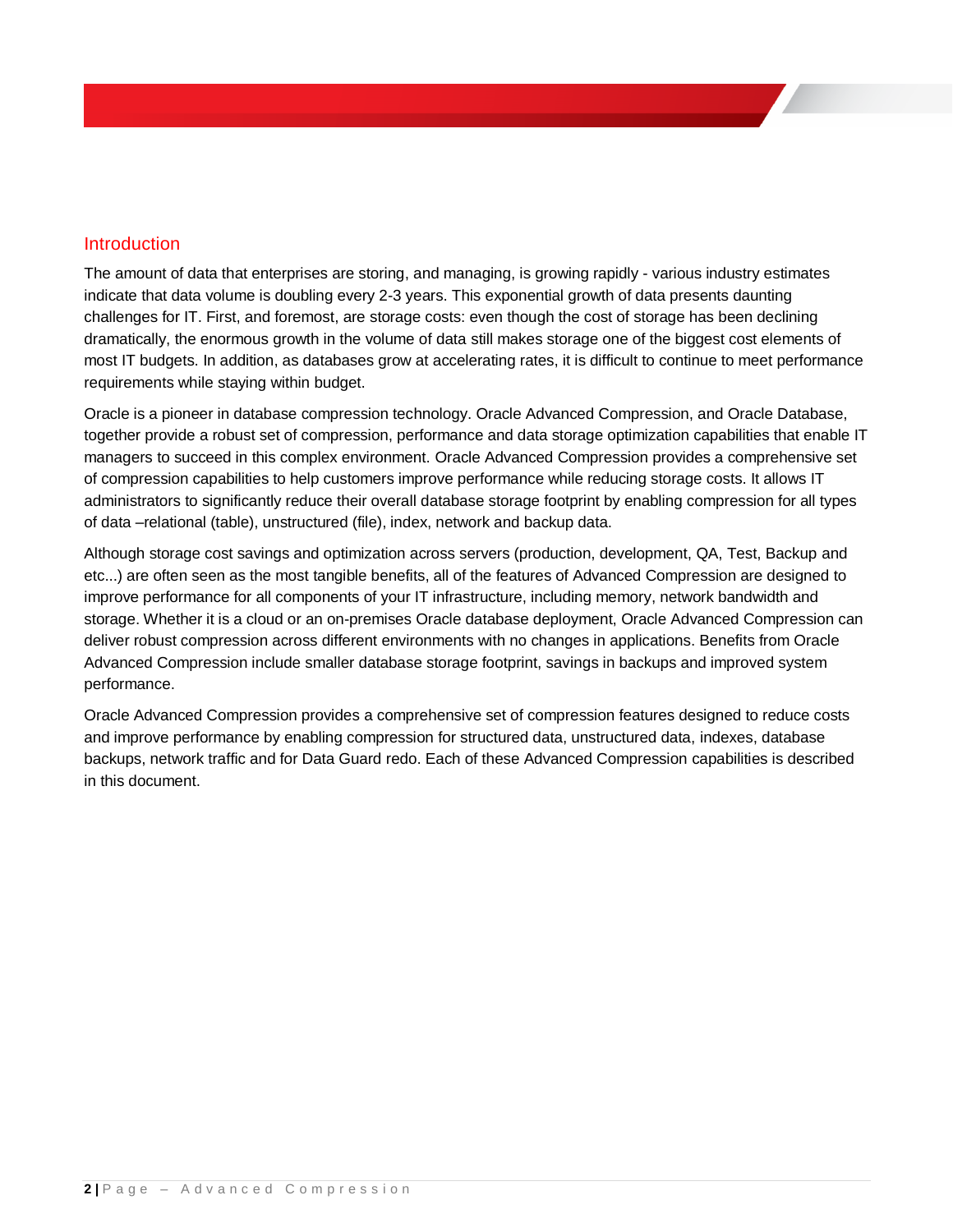# <span id="page-3-0"></span>Data Compression

Oracle Database 11g Release 1 introduced OLTP Table Compression, now called Advanced Row Compression, which maintains compression during all types of data manipulation operations, including conventional DML such as INSERT and UPDATE. In addition, Advanced Row Compression minimizes the overhead of write operations on compressed data, making it suitable for transactional / OLTP environments as well as Data Warehouses, extending the benefits of compression to all application workloads.

Advanced Row Compression uses a unique compression algorithm specifically designed to work with OLTP/DW applications. The algorithm works by eliminating duplicate values within a database block, even across multiple columns. Compressed blocks contain a structure called a symbol table that maintains compression metadata. When a block is compressed, duplicate values are eliminated by first adding a single copy of the duplicate value to the symbol table. Each duplicate value is then replaced by a short reference to the appropriate entry in the symbol table.

Through this innovative design, compressed data is self-contained within the database block, as the metadata used to translate compressed data into its original state is stored in the block header. When compared with competing compression algorithms that maintain a global database symbol table, Oracle's approach offers significant performance benefits by not introducing additional I/O (needed with a global symbol table) when accessing compressed data.

# **Benefits of Advanced Row Compression**

The compression ratio achieved in a given environment depends on the data being compressed, specifically the cardinality of the data. In general, organizations can expect to reduce their storage space consumption by a factor of 2x to 4x by using Advanced Row Compression. That is, the amount of space consumed by uncompressed data will be two to four times larger than that of the compressed data.

The benefits of Advanced Row Compression go beyond just on-disk storage savings. One significant advantage is Oracle's ability to read compressed blocks (data and indexes) directly, in memory, without uncompressing the blocks. This helps improve performance due to the reduction in I/O, and the reduction in system calls related to the I/O operations. Further, the buffer cache becomes more efficient by storing more data without having to add memory.

# **Minimal Performance Overhead**

As described above, Advanced Row Compression has no adverse impact on read operations. Although there can be additional work performed while writing data, making it impossible to completely eliminate performance overhead for write operations. There are several optimizations that minimize this overhead for Advanced Row Compression.

A key optimization is that Oracle Database compresses blocks in batch mode rather than compressing data every time a write operation takes place. A newly initialized block remains uncompressed until data in the block reaches an internally controlled threshold. When a transaction causes the data in the block to reach this threshold, all contents of the block are compressed. Subsequently, as more data is added to the block and the threshold is again reached, the entire block is recompressed to achieve the highest level of compression.

This process repeats until Oracle determines that the block can no longer benefit from further compression. Only the transaction that performs the compression of the block will experience the slight compression overhead – the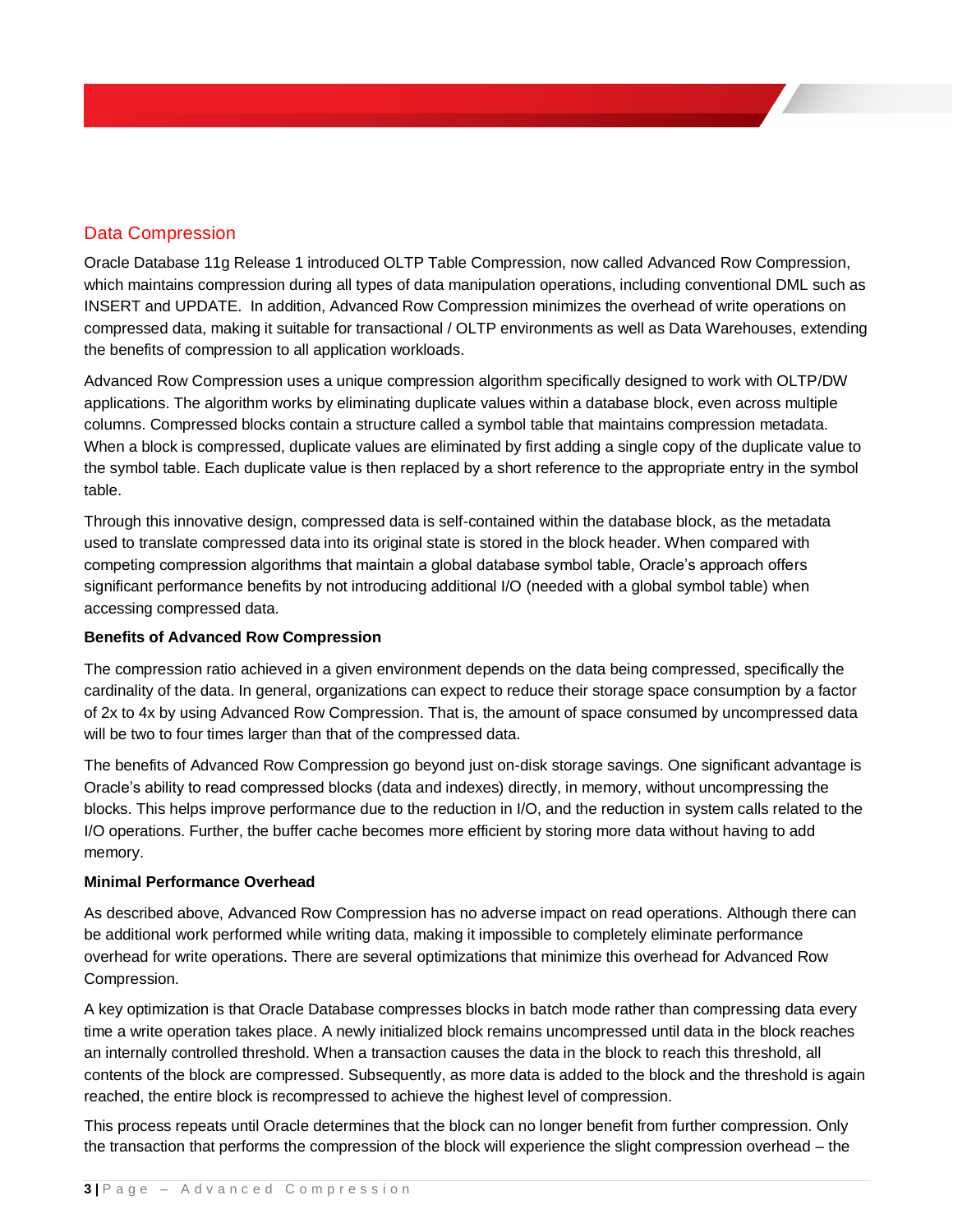majority of DML transactions on compressed blocks will have the exact same performance as they would with uncompressed blocks.

Some of the additional optimization for Advanced Row Compression performance includes:

#### **Partial Compression**

With Advanced Row Compression, when the block is full, it is compressed. More rows are added (since more rows can now fit into the block) and the process of recompression is repeated several times until the rows in the block cannot be compressed further. Blocks are usually compressed and reformatted in their entirety, but in some cases, the block can be partially compressed, hence resulting in CPU savings and extra compression.

The partial compression feature is used on already compressed blocks (i.e. compressed with Advanced Row Compression). It looks for uncompressed rows and transforms those into a compressed form, adding or reusing symbols from the block dictionary - this is faster than recompressing the whole block again. Full block recompression also requires that no rows are locked in the block or, that all the rows in the block are locked by the transaction inserting rows into the block. Partial compression gets around these requirements by locking and compressing only those rows that are uncompressed and unlocked hence it can take place in the presence of other uncommitted transactions in the block.

#### **Background Compression**

Typically, Advanced Row Compression block compression is only triggered using direct load operations or by DML insert/update operations. Starting with Database 12c Release 2**,** background space tasks can compress blocks if these find them as compression candidates. A block can be marked as a candidate to be compressed based on previous DML operations or by other space tasks evaluating the space usage of a block. Compression done in the background is the same as Advanced Row Compression, but triggered by background processes instead of an active SQL session. Another example of backgroundtriggered compression is by using [ADO \(Automatic Data Optimization\)](http://www.oracle.com/technetwork/database/automatic-data-optimization-wp-12c-1896120.pdf) row-level compression policies.

#### **Array Inserts**

Prior to Oracle Database 12c Release 2**,** array inserts caused multiple recompressions per block: A batch of rows is inserted into a block and the block is compressed, the next batch is inserted and the block is recompressed and so on. Starting with Database 12c Release 2**,** Oracle Database estimates the number of rows that would fit into a compressed block. All these rows are buffered, compressed and a full block image is generated. This mean that typically compression occurs only once or twice (one compression to estimate compression ratio) per block, as opposed to occurring potentially many times as in pre-Database 12c Release 2.

This optimization provides a significant benefit in elapsed time. Oracle Database also obtains a much better compression ratio because Oracle Database can compress many more rows together (hence being able to extract common symbols more effectively). The algorithms also adaptively vary the number of buffered rows and increases the number of rows buffered depending on running estimates of how many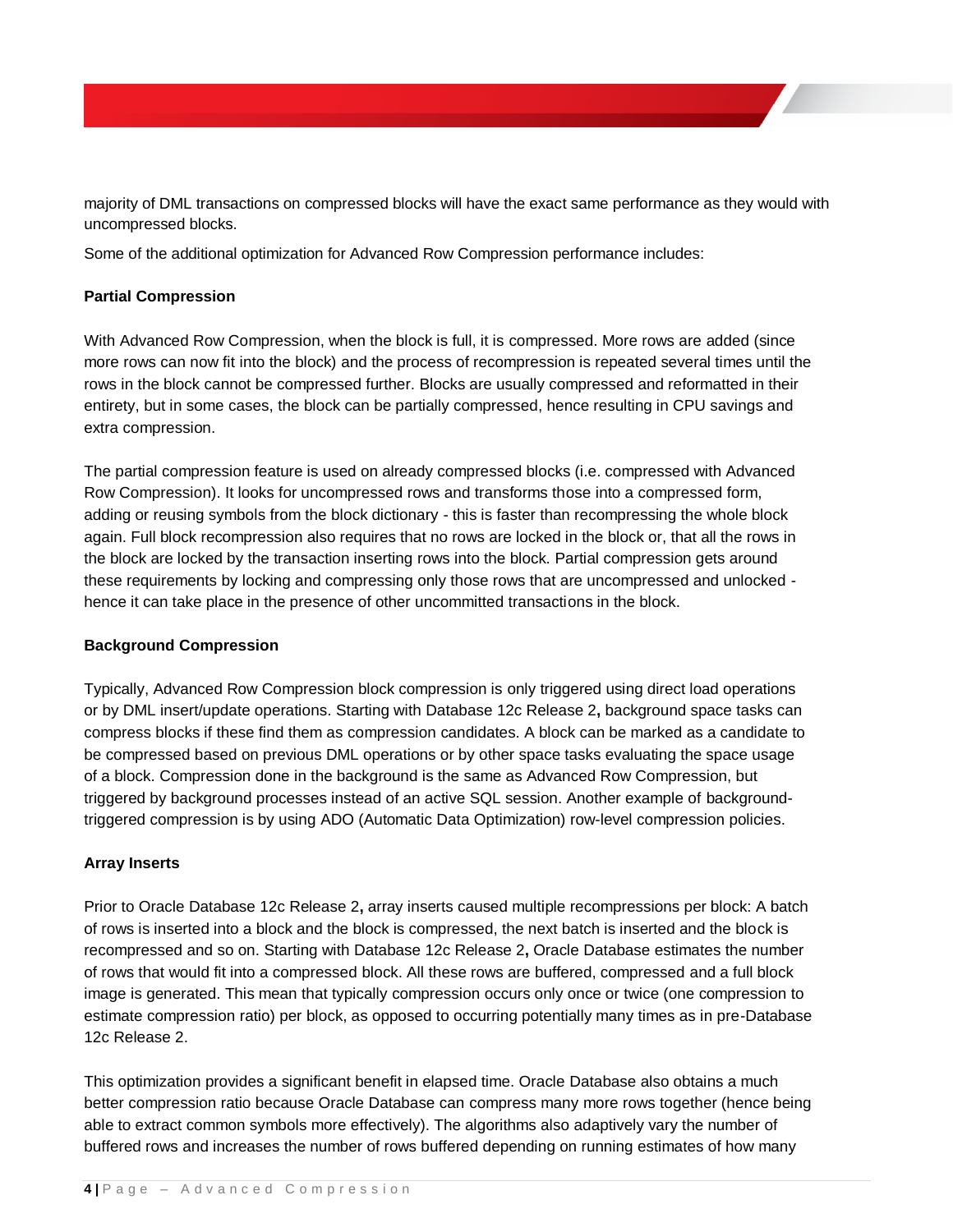compressed rows would fit into a block. With this enhancement, tables with Advanced Row Compression not only enable much faster scans, but also faster inserts than uncompressed tables, because of reduced logical and physical block gets.

# <span id="page-5-0"></span>Migration and Best Practices

For new tables and partitions, enabling Advanced Row Compression is easy: simply CREATE the table or partition and specify "ROW STORE COMPRESS ADVANCED". See the example below:

**CREATE TABLE** emp (emp\_id NUMBER, first\_name VARCHAR2(128), last\_name VARCHAR2(128)) **ROW STORE COMPRESS ADVANCED;**

For existing tables and partitions, there are a number of recommended approaches to enabling Advanced Row Compression:

#### **1. ALTER TABLE … ROW STORE COMPRESS ADVANCED**

 $\triangleright$  This approach will enable Advanced Row Compression for all future DML -- however, the existing data in the table will remain uncompressed.

#### **2. Online Redefinition (DBMS\_REDEFINITION)**

- $\triangleright$  This approach will enable Advanced Row Compression for future DML and will compress existing data. Using DBMS\_REDEFINITION keeps the table online for both read/write activity during the migration. Run DBMS\_REDEFINITION in parallel for best performance.
- $\triangleright$  Online redefinition will clone the indexes to the interim table during the operation. All the cloned indexes are incrementally maintained during the sync (refresh) operation so there is no interruption in the use of the indexes during, or after, the online redefinition. The only exception is when online redefinition is used for redefining a partition -- any global indexes are invalidated and need to be rebuilt after the online redefinition.

#### **3. ALTER TABLE … MOVE ROW STORE COMPRESS ADVANCED**

- $\triangleright$  This approach will enable Advanced Row Compression for future DML and will compress existing data. While the table is being moved, it is online for read activity but has an exclusive (X) lock – so all DML will be blocked until the move command completes. Run ALTER TABLE…MOVE in parallel for best performance.
- $\triangleright$  ALTER TABLE... MOVE will invalidate any indexes on the partition or table; those indexes will need rebuilt after the ALTER TABLE… MOVE. For partition moves, the use of ALTER TABLE… MOVE PARTITION with the UPDATE INDEXES clause will maintain indexes (it places an exclusive (X) lock so all DML will be blocked until the move command completes) – not available for non-partitioned tables.
- > The ALTER TABLE... MOVE statement allows you to relocate data of a nonpartitioned table, or of a partition of a partitioned table, into a new segment, and optionally into a different tablespace. ALTER TABLE…MOVE ROW STORE COMPRESS ADVANCED compresses the data by creating new extents for the compressed data in the tablespace being moved to -- it is important to note that the positioning of the new segment can be anywhere within the data file, not necessarily at the tail of the file or head of the file. When the original segment is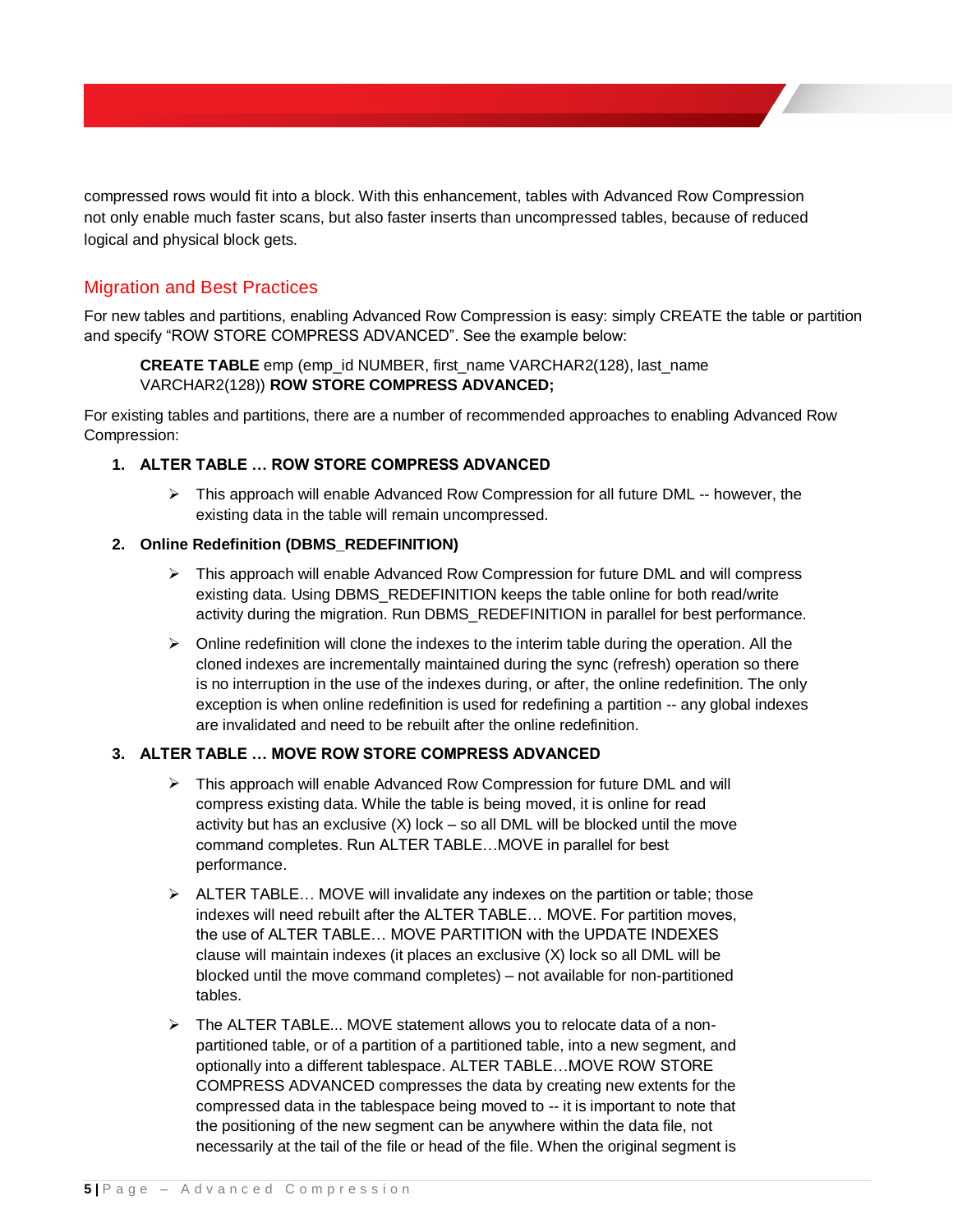released, depending on the location of the extents, it may or may not be possible to shrink the data file.

#### **4. ALTER TABLE … MOVE TABLE/PARTITION/SUBPARTITION … ONLINE ROW STORE COMPRESS ADVANCED**

This approach will enable Advanced Row Compression for future DML and will compress existing data. ALTER TABLE ... MOVE TABLE/PARTITION/SUBPARTITION … ONLINE allows DML operations to continue to run uninterrupted on the table/partition/subpartition that is being moved. Indexes are maintained during the move operation, so a manual index rebuild is not required.

Below are some best practices, and considerations, regarding the features of Advanced Compression:

- The general recommendation is to compress all of the application related tables in the database with one exception: if the table is used as a queue. That is, if the rows are inserted into the table, then later most or all of the rows are deleted, then more rows are inserted and then again deleted. This type of activity is not a good use case for compression due to the overhead to constantly compress rows that are transient in nature
- The best test environment for each Advanced Compression capability is where you can most closely duplicate the production environment– this will provide the most realistic (pre- and post- compression) performance and functionality comparisons.
- Space usage reduction with Advanced Row Compression gives the best results where the most duplicate data is stored (low cardinality). This is especially true for backups -- greater compression will result in less data backed up and hence shorter recovery time. Sorting data (on the columns with the most duplicates) prior to bulk loads may increase the compression ratio.
- Prefix compression (index) is included with Oracle Database Enterprise Edition.
- Although CPU overhead is typically minimal, implementing Advanced Row Compression is ideal on systems with available CPU cycles, as compression will have additional, although minor overhead for some DML operations.
- Compression Advisor is a PL/SQL package that is used to estimate potential storage savings, for Advanced Row Compression, based on analysis of a sample of data. It provides a good estimate of the actual compression ratio after implementing Advanced Row Compression. A version of Compression Advisor, which supports Oracle Database 9*i* Release 2 through 11g Release 1, is available free on the Advanced Compression page on Oracle.com. Compression Advisor (DBMS\_COMPRESSION) is included with Oracle Database 11g Release 2 and above.
- Advanced Row Compression is NOT supported for use with tables that have LONG data types.
- Larger blocks do not always ensure higher Advanced Row Compression ratios. Testing with your own data is suggested if you want to determine if larger/smaller block sizes will have an impact on your Advanced Row Compression ratio.
- It is recommended that LOBs over 4K in size be managed using SecureFiles. The Advanced LOB Compression and Deduplication features of Advanced Compression reduce the amount of storage required for LOBs.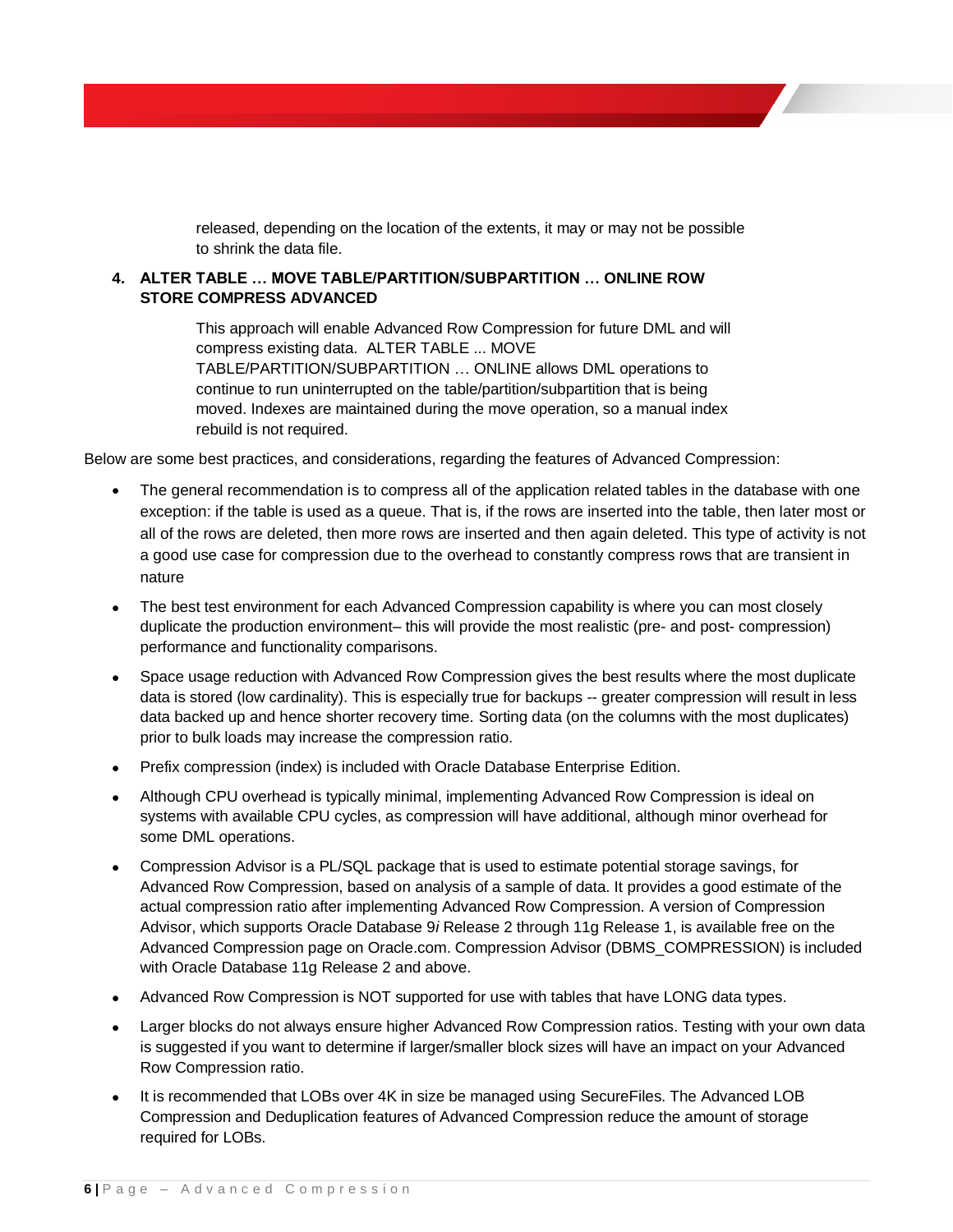- Data Pump compression is completely independent of Advanced Row Compression. The Data Pump dumpfile is uncompressed inline during the import process, and the data is then imported into the target table based on the compression characteristics of the table.
- Before Oracle Database 12c Release 2, blocks containing many types of chained rows could not be compressed. This limitation has been removed starting with Oracle Database 12c Release 2.
- Index-Organized Tables (IOT's) are essentially indexes, so they cannot be compressed with Advanced Row or Basic Compression. IOT's can be compressed with Prefix Compression.
- Index Key (prefix) Compression can be very beneficial when the prefix columns of an index are repeated many times within a leaf block. However, if the leading columns are very selective, or if there are not many repeated values for the prefix columns, then Index Key Compression would not be beneficial
- Advanced Row Compression works well with tablespace-level encryption. Tables are compressed before encryption, so the compression ratio is not affected by the encryption. With column-level encryption, the encryption is done before compression, which will negatively impact the compression ratio
- If users need more flexibility in tailoring an ADO policy, they can do so with a custom ADO policy. Custom ADO policies utilize a user provided function to evaluate each applicable segment.
- It is sometimes necessary to move data as quickly as possible from one tier to another and it is not possible to wait until the next maintenance window. The ability to execute ADO policies immediately provides the ability to move or compress data on demand, regardless of any existing policies.

# <span id="page-7-0"></span>Unstructured Data Compression

SecureFiles offers a 'best-of-both-worlds' architecture for storing unstructured content such as documents, images, spreadsheets and XML files and is specifically engineered to deliver high performance for file data equal to or better than traditional file systems, while retaining the advantages of Oracle Database.

SecureFiles is designed as a superset of the ANSI standard LOB data type and offers easy migration from existing BasicFiles LOBs, the precursor to SecureFiles. With SecureFiles, organizations can manage all relational data and associated file data with Oracle Database using a single security/audit model, a unified backup & recovery process and perform seamless retrievals across all information.

Advanced Compression includes Advanced LOB Compression and Deduplication features that can dramatically reduce the storage footprint of SecureFiles data, while also improving performance.

#### **Advanced LOB Deduplication**

It is extremely common for applications to store exact replicas of files. A typical example is an email application where multiple users may receive the same attachment. Advanced LOB Deduplication eliminates duplicate copies of SecureFiles data. Oracle Database stores one image of the SecureFiles data and replaces the duplicate copies with references to this image.



**Figure 3 Advanced LOB Deduplication**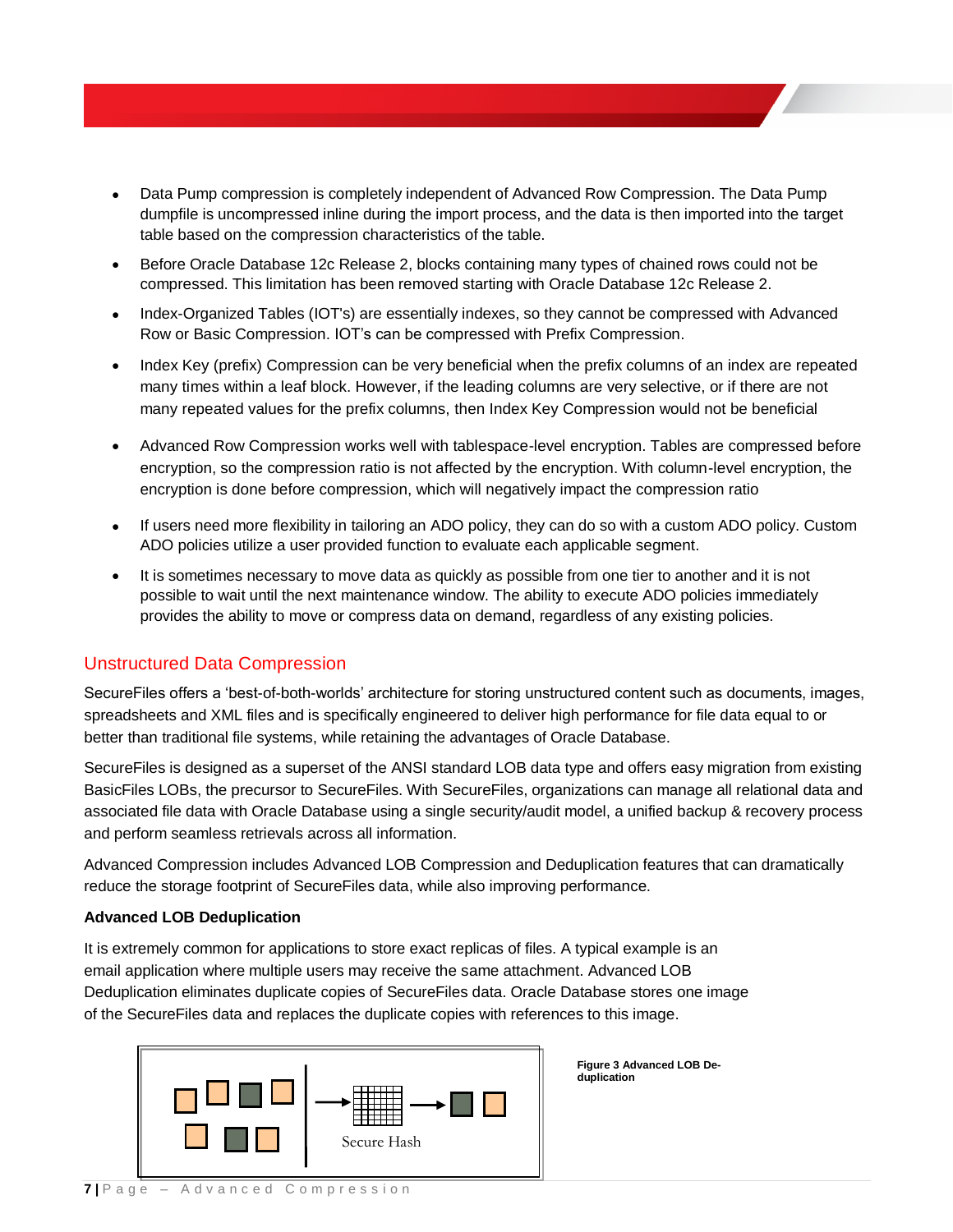Consider an email application where 10 users receive an email with the same 1MB attachment. Without Advanced LOB Deduplication, the system would store one copy of the file for each of the 10 users – requiring 10MB of storage. If the email application in our example uses Advanced LOB Deduplication, it will store the 1MB attachment just once. That is a 90% savings in storage requirements.

In addition to the storage savings, Advanced LOB Deduplication also increases application performance. Specifically, write and copy operations are much more efficient since only references to the SecureFiles data are written. Further, read operations may improve if duplicate SecureFiles data already exists in the buffer cache.

#### **Advanced LOB Compression**

Advanced Compression provides another mechanism to control the size of your SecureFiles data. Advanced LOB Compression utilizes industry standard compression algorithms to further minimize the storage requirements of SecureFiles data. With Advanced LOB Compression, files such as documents or XML files typically experience a 2x to 3x compression ratio.

Advanced LOB Compression automatically avoids compressing data that would not benefit from compression – for instance a document that was compressed via a  $3<sup>rd</sup>$  party tool before being inserted into the database as a SecureFiles file. Applications are still able to perform random reads and writes on compressed SecureFiles data since the compressed data is internally broken down into small chunks of data. This can vastly improve performance when compared with compressing entire files before inserting them into the database.

There are three levels of Advanced LOB Compression: LOW, MEDIUM, and HIGH. By default, Advanced LOB Compression uses the MEDIUM level, which typically provides good compression with a modest CPU overhead of 3%-5%. Advanced LOB Compression LOW is optimized for high performance. Advanced LOB Compression LOW maintains about 80% of the compression achieved through MEDIUM, while utilizing typically 3x less CPU. Finally, Advanced LOB Compression HIGH achieves the highest storage savings but incurs the most CPU overhead.

# <span id="page-8-0"></span>Backup Compression

In addition to compressing data stored inside the database, Advanced Compression also includes the capability to compress backed up data. Recovery Manager (RMAN) and Data Pump are the two most commonly used tools to backup the data stored inside an Oracle Database.

RMAN makes a block-by-block backup of the database data, also known as a "physical" backup, which can be used to perform database, tablespace or block level recovery. Data Pump is used to perform a "logical" backup by offloading data from one or more tables into a flat file.

Advanced Compression includes the capability to compress the backup data generated by both of these tools.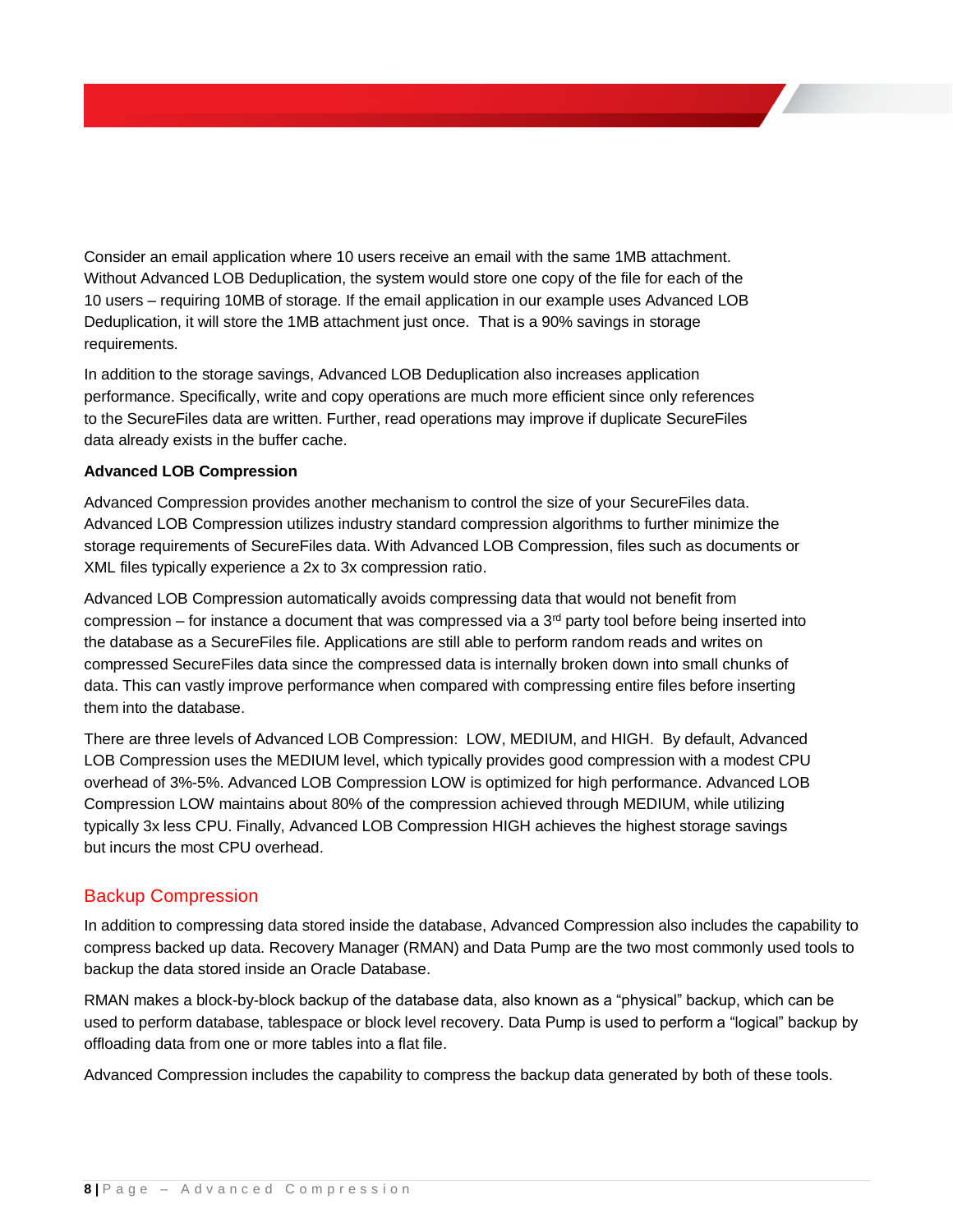#### **Recovery Manager (RMAN) Compression**

The continuous growth in enterprise databases creates an enormous challenge to database administrators. The storage requirements for maintaining database backups and the performance of the backup procedures are directly impacted by database size. Advanced Compression includes RMAN compression technology that can dramatically reduce the storage requirements for backup data.

Due to RMAN's tight integration with Oracle Database, backup data is compressed before it is written to disk or tape and does not need to be uncompressed before recovery – providing an enormous reduction in storage costs and a potentially large reduction in backup and restore times.

There are three levels of RMAN Compression included with Advanced Compression: LOW, MEDIUM, and HIGH. Generally speaking, the three levels can be categorized as such:

- **HIGH** Best suited for backups over slower networks where the limiting factor is network speed
- **MEDIUM** -Recommended for most environments. Good combination of compression ratios and speed
- **LOW** Least impact on backup throughput and suited for environments where CPU resources are the limiting factor.

As indicated above, if you are I/O-limited but have idle CPU, then HIGH could work best, as it uses more CPU, but saves the most space and thus gives the biggest decrease in the number of I/O's required to write the backup files. On the other hand, if you are CPU-limited, then LOW or MEDIUM probably makes more sense - less CPU is used, and about 80% of the space savings will typically be realized (compared to Basic).

#### **Data Pump Compression**

The ability to compress the metadata associated with a Data Pump job was first provided in Oracle Database 10g Release 2. In Oracle Database 11g, this compression capability was extended so that table data can be compressed on export; this extended capability is a feature of Advanced Compression.

Data Pump compression is an inline operation, so the reduced dump file size means a significant savings in disk space. Unlike operating system or file system compression utilities, Data Pump compression is fully inline on the import side as well, so there is no need to decompress a dump file before importing it. The compressed dump file sets are automatically decompressed during import without any additional steps by the Database Administrator.

Full Data Pump functionality is available using a compressed file. Any command that is used on a regular file will also work on a compressed file. The following options are used to determine which parts of a dump file set should be compressed:

- **ALL -** Enables compression for the entire export operation.
- **DATA-ONLY** Results in all data being written to the dump file in compressed format.
- **METADATA-ONLY** Results in all metadata being written to the dump file in compressed format. This is the default.
- **NONE** Disables compression for the entire export operation.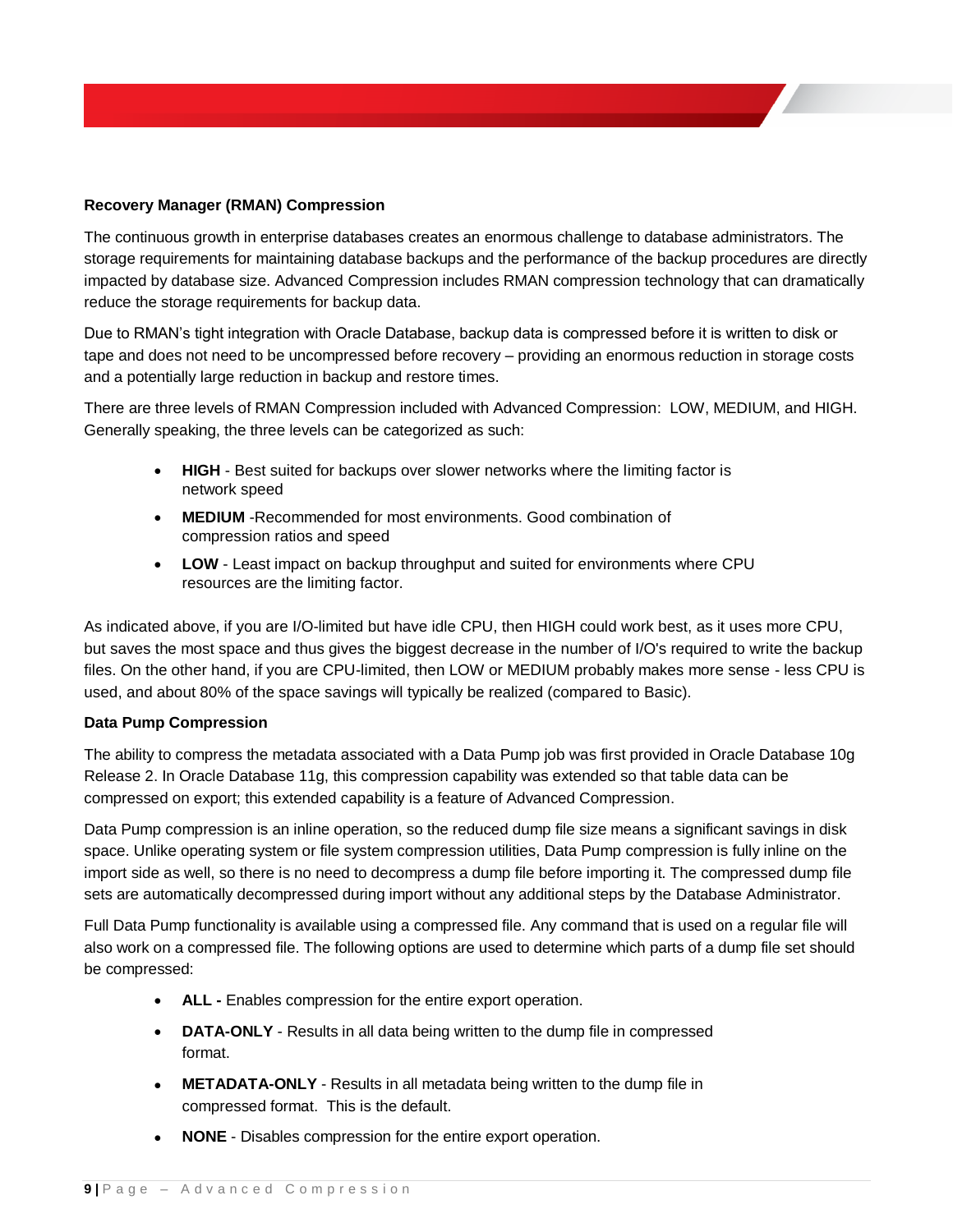An expdp command-line option for Oracle Data Pump Export can be used to control the degree of compression used (BASIC, LOW, MEDIUM or HIGH) for an Oracle Data Pump dump file – the same options can also be specified to the PL/SQL DBMS\_DATAPUMP package.

The higher the degree of compression, the higher the latency incurred but the better compression ratio achieved. That is, the HIGH option will likely incur more overhead, but should compress the data better. These options enable the DBA to trade off time spent compressing data against the size of the Oracle Data Pump dump file.

The reduction in dump file size will vary based on data types and other factors. Note that when importing using Data Pump, the CREATE TABLE statements will have compression clauses that match the definition in the export file. If a compression clause is missing, then the table inherits the COMPRESSION attributes of the tablespace where the table is stored.

# <span id="page-10-0"></span>Index Compression

Indexes are used extensively inside OLTP databases since they are capable of efficiently supporting a wide variety of access paths to the data stored in relational tables. It is very common to find a large number of indexes created on a single table to support the multitude of access paths for OLTP applications. This can cause indexes to contribute a greater share to the overall storage of a database when compared to the size of the base tables alone.

Advanced Index Compression is a form of index block compression. Creating an index using Advanced Index Compression reduces the size of all supported unique and non-unique indexes -- while still providing efficient access to the indexes. Advanced Index Compression works well on all supported indexes, including those indexes that are not good candidates (indexes with no duplicate values, or few duplicate values for given number of leading columns of the index) with the existing Prefix Compression feature.

Advanced Index Compression works at the block level to provide the best compression for each block, this means that users do not need knowledge of data characteristics – Advanced Index Compression automatically chooses the right compression per block. The "HIGH" level of Advanced Index Compression provides significant space savings while also improving performance for queries that are executed using indexes.

The HIGH compression level offers the following advantages over the LOW compression level:

- Gives higher compression ratios in most cases.
- Employs more complex compression algorithms than advanced low compression.
- Stores data in a compression unit, which is a special on-disk format.

#### <span id="page-10-1"></span>Network Compression

Advanced Network Compression, also referred to as SQL Network Data Compression, compresses the network data transmitted at the sending side and then uncompresses it at the receiving side to reduce the network traffic. Advanced Network Compression reduces the size of the session data unit (SDU) transmitted over a data connection. Reducing the size of data reduces the time required to transmit the SDU.

The benefits of Advanced Network Compression include:

 **Increased effective network throughput:** Compression allows transmission of large data in less time. SQL query response becomes faster due to the reduced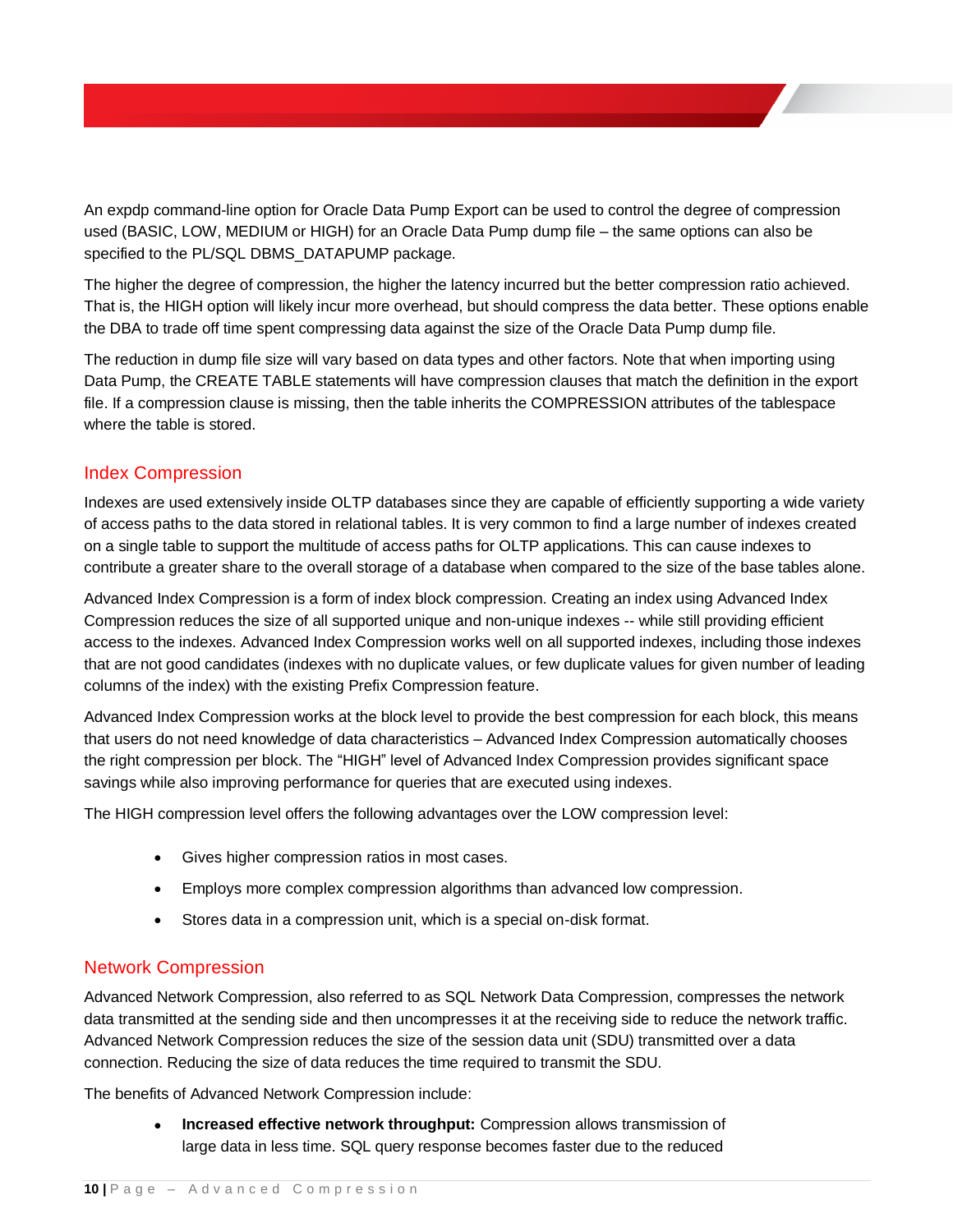transmission time. Constrained bandwidth environments can utilize this to reduce query response time.

 **Reduced bandwidth utilization:** Compression saves bandwidth by reducing the data transmitted, allowing other applications to use the freed-up bandwidth. This also helps in reducing the cost of providing network bandwidth.

Advanced Network Compression not only makes SQL query responses faster but also saves bandwidth. On narrow bandwidth connections, with faster CPU, it could significantly improve performance. The compression is transparent to client applications.

# <span id="page-11-0"></span>Data Guard Redo Transport Compression

Oracle Data Guard provides the management, monitoring and automation software infrastructure to create, maintain and monitor one or more standby databases to protect enterprise data from failures, disasters, errors and data corruptions. Data Guard maintains synchronization of primary and standby databases using redo data (the information required to recover a transaction). As transactions occur in the primary database, redo data is generated and written to the local redo log files.

Data Guard Redo Transport Services transfer redo data to the standby site(s). With Advanced Compression, redo data may be transmitted in a compressed format to reduce network bandwidth consumption and in some cases reduce transmission time of redo data. Redo data can be transmitted in a compressed format when the Oracle Data Guard configuration uses either synchronous redo transport (SYNC) or asynchronous redo transport (ASYNC).

# <span id="page-11-1"></span>Information Lifecycle Management

Business requirements are not the same for all data in a database.

Data goes through various stages in its Information lifecycle: It starts out as active data, when the data is first created and then frequently queried and modified; this data is an ideal candidate for Advanced Row Compression. After some period-of-time, data typically becomes less active – a time period when it is queried often, for example for report generation, however it is modified rarely; this data is an ideal candidate for Hybrid Columnar Warehouse (Query) Compression. In the final stage, data becomes more or less dormant – it is no longer updated and is queried very infrequently, if at all, but it must be kept for compliance and regulatory purposes; this data can be compressed using Hybrid Columnar Archive Compression.

In Oracle Database, several features of Advanced Compression enhance the Information Lifecycle capabilities of Oracle Database. Heat Map automatically tracks modification and query timestamps, providing detailed insights into how data is accessed. Automatic Data Optimization (ADO) automatically moves and compresses data based on the information collected by Heat Map. Together, these capabilities help to implement automated Information Lifecycle Management (ILM) strategies.

#### <span id="page-11-2"></span>Heat Map

Heat Map is an Advanced Compression feature that collects usage information at the block and segment levels. By using Heat Map in conjunction with Automatic Data Optimization - see the Automatic Data Optimization section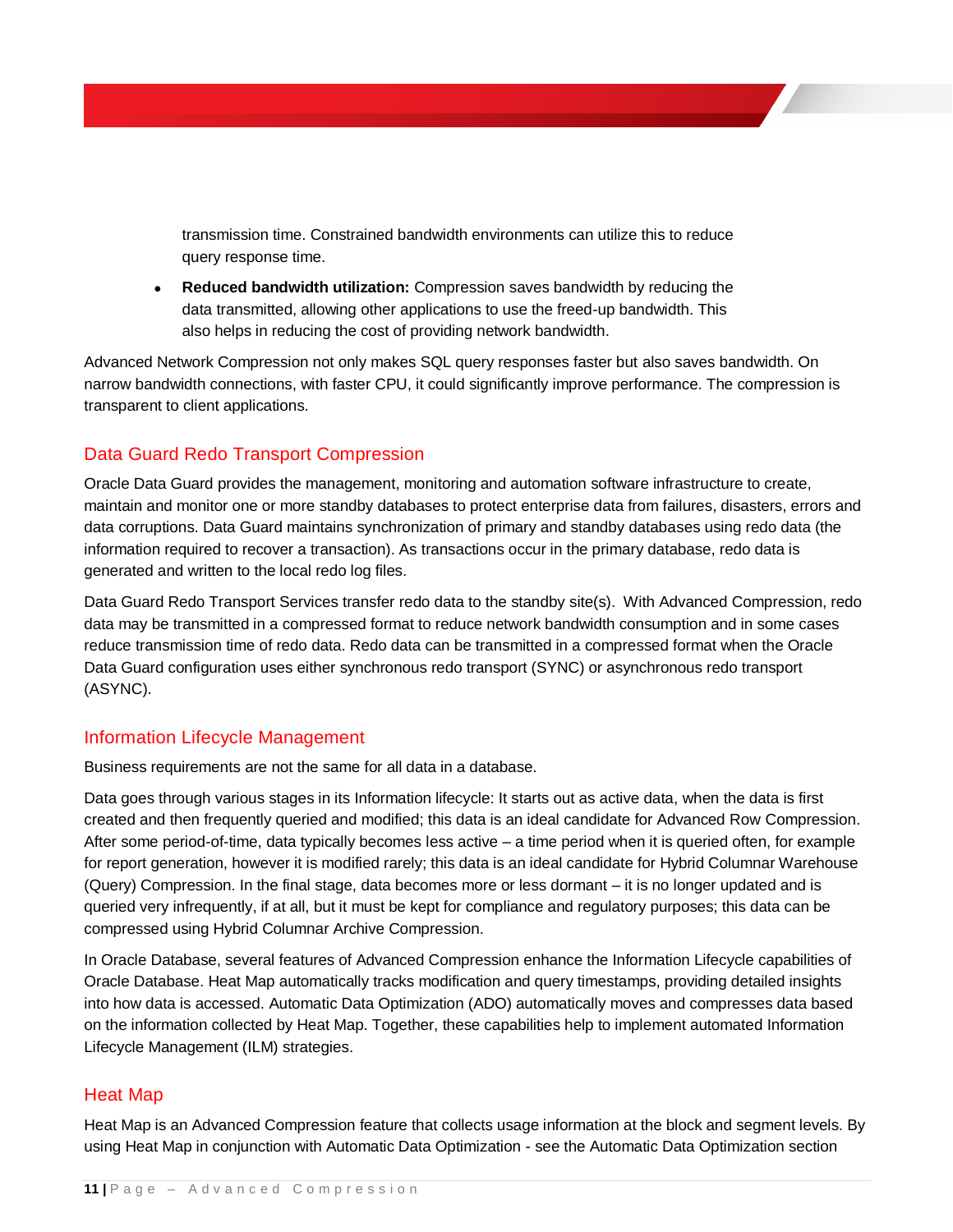below - Oracle Database can automate compression and storage policies based on the usage of the data, reducing storage costs, improving performance and optimizing storage.

At the segment level, Heat Map tracks the timestamps of the most recent modification and query of each table and partition in the database. At the block level, Heat Map tracks the most recent modification timestamp. These timestamps are used by Automatic Data Optimization to define compression and storage policies, which will be automatically maintained throughout the lifecycle of the data. Heat Map ignores internal operations done for system tasks -- automatically excluding Stats Gathering, DDLs, Table Redefinitions and similar operations. In addition, Heat Map can be disabled at the session level, allowing DBA's to exclude manual maintenance, avoiding pollution of Heat Map data.

With the data collected by Heat Map, Oracle Database can automatically compress each partition/table independently based on Heat Map data -- implementing compression tiering to ensure that the current compression level best suits the current usage of the table/partition. This compression tiering can use all forms of Oracle data compression, including: Advanced Row Compression and all levels of Hybrid Columnar Compression (HCC) if the underlying storage supports HCC. Oracle Database can also compress individual database blocks based on Heat Map data.

# <span id="page-12-0"></span>Automatic Data Optimization

Automatic Data Optimization (ADO) allows organizations to create policies that implement data compression and storage tiering automatically. ADO policies define conditions and corresponding actions to be applied to specific objects. Utilizing the information maintained by Heat Map, Oracle Database executes the registered ADO actions, for the requested objects, to move them to the desired state transparently and automatically.

- ADO policies can be specified at the segment level, or the row level for tables and partitions.
- Segment and row level ADO policies are evaluated and executed automatically in the background during maintenance windows, or they can be executed on demand.
- Storage tiering (Tier To) is specified at the segment level, and is triggered by space pressure in the tablespace where the segment currently resides.

An ADO policy includes specification of the following:

- Which condition will initiate compression -- such as *no access* or no *modification*. Custom conditions can be created based upon specific business requirements.
- When the policy will take effect -- for example, after "x" days (or months or years) of no modification, or "x" days after table/partition creation, or when the tablespace containing the object meets the pre-defined tablespace fullness threshold.

#### **Example ADO Policies:**

In this first example, a segment-level ADO policy is created to automatically compress the entire table after there have been no modifications for at least 30 days, using Advanced Row Compression:

### **ALTER TABLE** employee **ILM ADD POLICY ROW STORE COMPRESS ADVANCED SEGMENT AFTER 30 DAYS OF NO MODIFICATION;**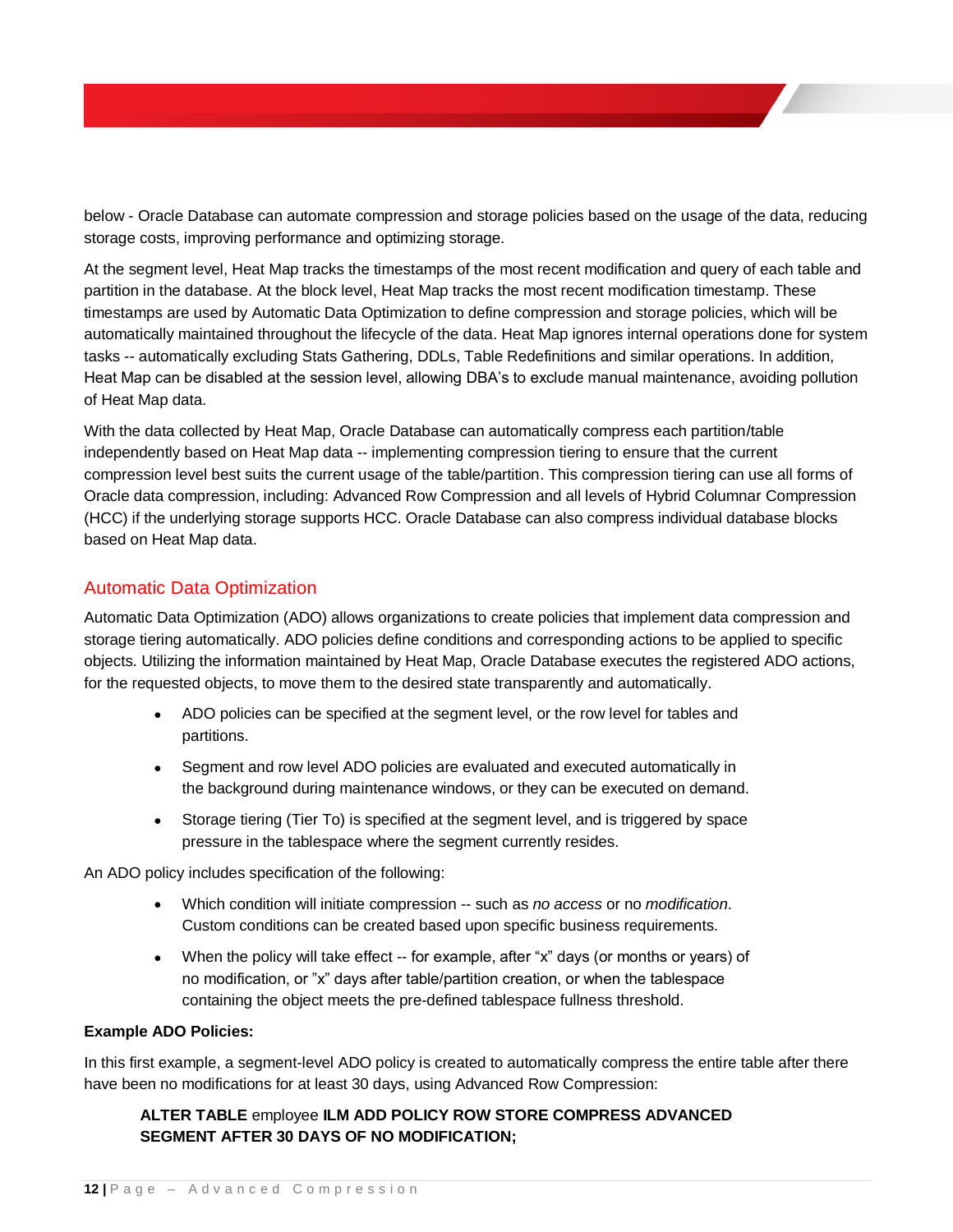In this next example, a row-level ADO policy is created to automatically compress blocks in the table, after no rows in the block have been modified for at least 3 days, using Advanced Row Compression:

# **ALTER TABLE** employee **ILM ADD POLICY ROW STORE COMPRESS ADVANCED ROW AFTER 3 DAYS OF NO MODIFICATION;**

Other ADO policy actions can include data movement to other storage tiers (TIER TO), including lower cost storage tiers or storage tiers with other compression capabilities such as Hybrid Columnar Compression (HCC). HCC requires the use of Oracle Storage – Exadata, SuperCluster, Pillar Axiom, Sun ZFS Storage Appliance (ZFSSA), FS1 or the Oracle Database Appliance (ODA).

In this example, a tablespace-level ADO policy automatically moves the table to a different tablespace when the tablespace currently containing the object meets a pre-defined tablespace fullness threshold:

### **ALTER TABLE** employee **ILM ADD POLICY tier to lowcost;**

Another option when moving a segment to another tablespace is to set the target tablespace to READ ONLY after the object is moved. This is useful for historical data during database backups, since subsequent full database backups will skip READ ONLY tablespaces.

# <span id="page-13-0"></span>Additional Capabilities

These are additional capabilities included with Advanced Compression.

# <span id="page-13-1"></span>Optimization for Flashback Data Archive History Tables

Flashback Data Archive provides the ability to track and store transactional changes to a table over its lifetime. Flashback Data Archive is useful for compliance with record stage policies and audit reports. The Flashback Data Archive feature in Oracle Database (previously known as the Total Recall feature in Oracle Database 11g), provides a mechanism for tracking changes to production databases that is secure, efficient, easy to use and application transparent. Data archived by Flashback Data Archive is maintained in history table(s). The optimization for Flashback Data Archive history tables feature allows users to specify that the history tables be compressed.

# <span id="page-13-2"></span>Storage Snapshot Optimization

While Recovery Manager (RMAN) remains the most popular method to perform Oracle Database backups, another method for taking database backups is to create a storage snapshot of all of the files in the database (data files, control files, and online redo logs), mount that snapshot on a different system than the one that runs the production database, and copy the data to tertiary storage, such as tape, from that second system.

Snapshots taken this way are "crash-consistent", provided the storage product adheres to specific guidelines outlined in Oracle documentation. If such a snapshot is restored, Oracle cannot distinguish between that and a database that crashed at the moment the snapshot was taken. Crash-consistent backups can be opened and used after undergoing standard crash (i.e. instance) recovery. However, they cannot be reliably used for point-in-time recovery, as the redo logs do not contain sufficient information for media recovery to remove the data files' inconsistency (since the database was open for writes when snapshot was taken). To perform point-in-time recovery, one must adhere to the requirements and strictly follow the manual procedures as outlined in Support Note 604683.1.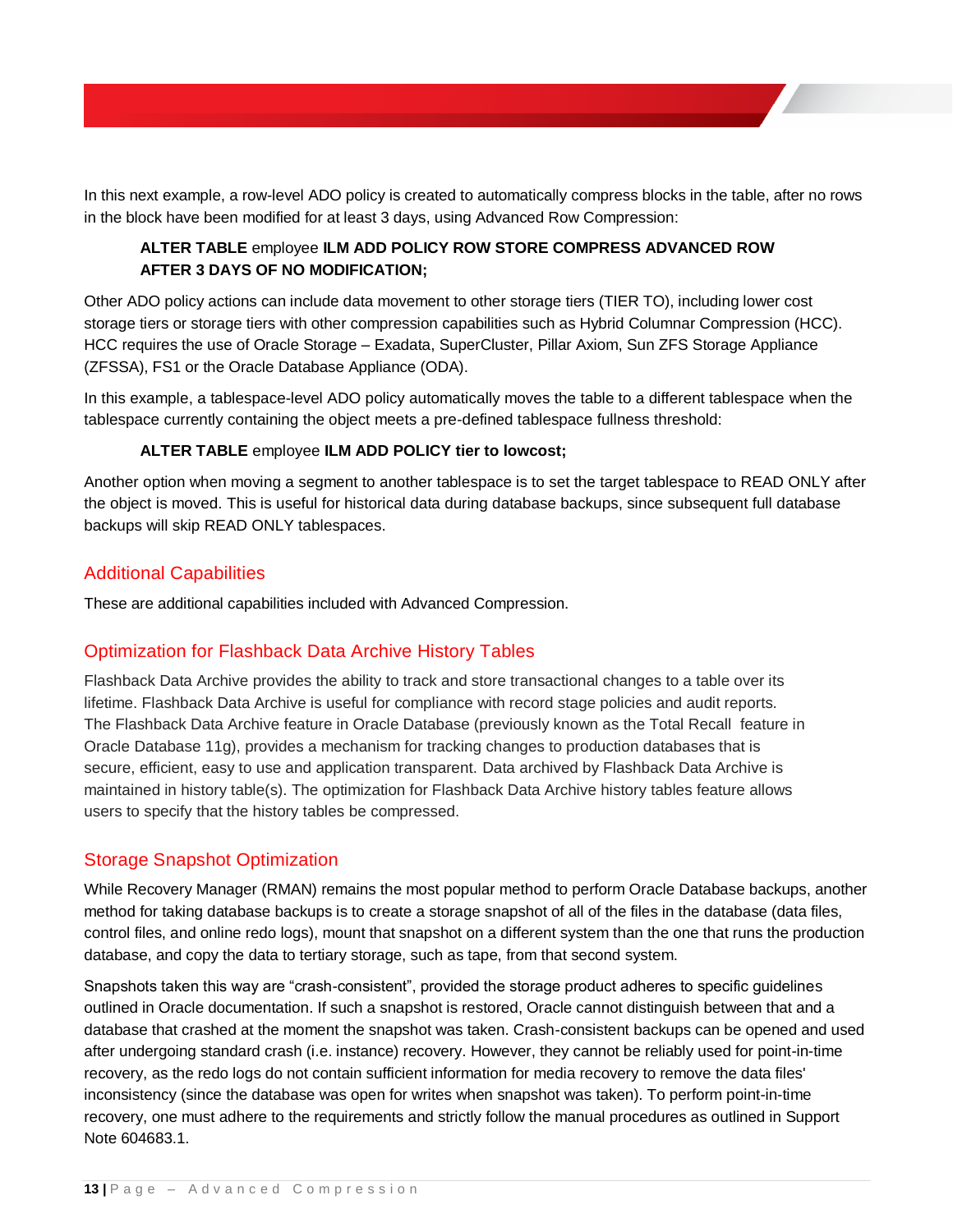Alternatively, snapshots taken in backup mode, i.e. ALTER DATABASE [BEGIN | END] BACKUP, remove the point-in-time recovery restriction, as additional information is written into the redo logs to remove the data files' inconsistency upon recovery. Since each database needs to be placed in this mode before snapshot is taken and taken out of this mode when the snapshot completes - this complexity is magnified when this procedure must be done for tens, hundreds, or thousands of databases. In addition, during this mode, whole block images are written to redo logs as they are changed, inducing additional I/O activity - this overhead is magnified when you have many databases running on the same array.

With the Oracle Database RECOVER .. SNAPSHOT TIME command, available with Advanced Compression, storage snapshots taken without the database in backup mode can be recovered in one-step, whether to the current time or a specific point-in-time after the snapshot was taken, without any additional procedures. By supporting all types of recovery operations using these snapshots, this optimization effectively eliminates the need for backup mode and its associated complexity and overhead, freeing the DBA's time to focus on more critical production tasks.

# <span id="page-14-0"></span>Hybrid Columnar Compression Row Level Locking

Oracle's Hybrid Columnar Compression (HCC) technology is a method for organizing data within a set of database blocks. HCC utilizes a combination of both row and columnar methods for storing data. A logical construct, called the Compression Unit (CU), stores a set of HCC-compressed data. When data is loaded, groups of rows are stored in columnar format, with the values for a given column stored and compressed together. After the column data for a set of rows has been compressed, it is fit into the compression unit.

Hybrid Columnar Compression uses one lock per CU. Optionally; users can choose to enable Row Level Locking for Compression Units. The default with HCC is NO ROW LEVEL LOCKING, ROW LEVEL LOCKING is explicitly specified during a CREATE TABLE or ALTER TABLE MOVE operation.

# <span id="page-14-1"></span>Exadata Flash Cache Compression

Exadata Flash Cache compression dynamically increases the logical capacity of the flash cache by transparently compressing user data as it is loaded into the flash cache. This allows much more data to be kept in flash, and decreases the need to access data on disk drives. The I/Os to data in flash are orders of magnitude faster than the I/Os to data on disk. The compression and decompression operations are completely transparent to the application and database, and have no performance overhead, even when running at rates of millions of I/Os per second.

Depending on the user data compressibility, Oracle Exadata Storage Server Software dynamically expands the flash cache size up to two times. Compression benefits vary based on the redundancy in the data. Tables and indexes that are uncompressed have the largest space reductions. Tables and indexes that are OLTP Table compressed have significant space reductions. Tables that use Hybrid Columnar Compression have minimal space reductions.

#### <span id="page-14-2"></span>Online Move Table/Partition/Subpartition (to a compressed format)

ALTER TABLE ... MOVE TABLE/PARTITION/SUBPARTITION … ONLINE enables tables, partitions and/or subpartitions to be moved as an online operation without blocking any concurrent DML operations. The partition/subpartition move operation supports automatic index maintenance as part of the move, so no index rebuild is required. The "online" feature of this MOVE operation is included with Advanced Compression.